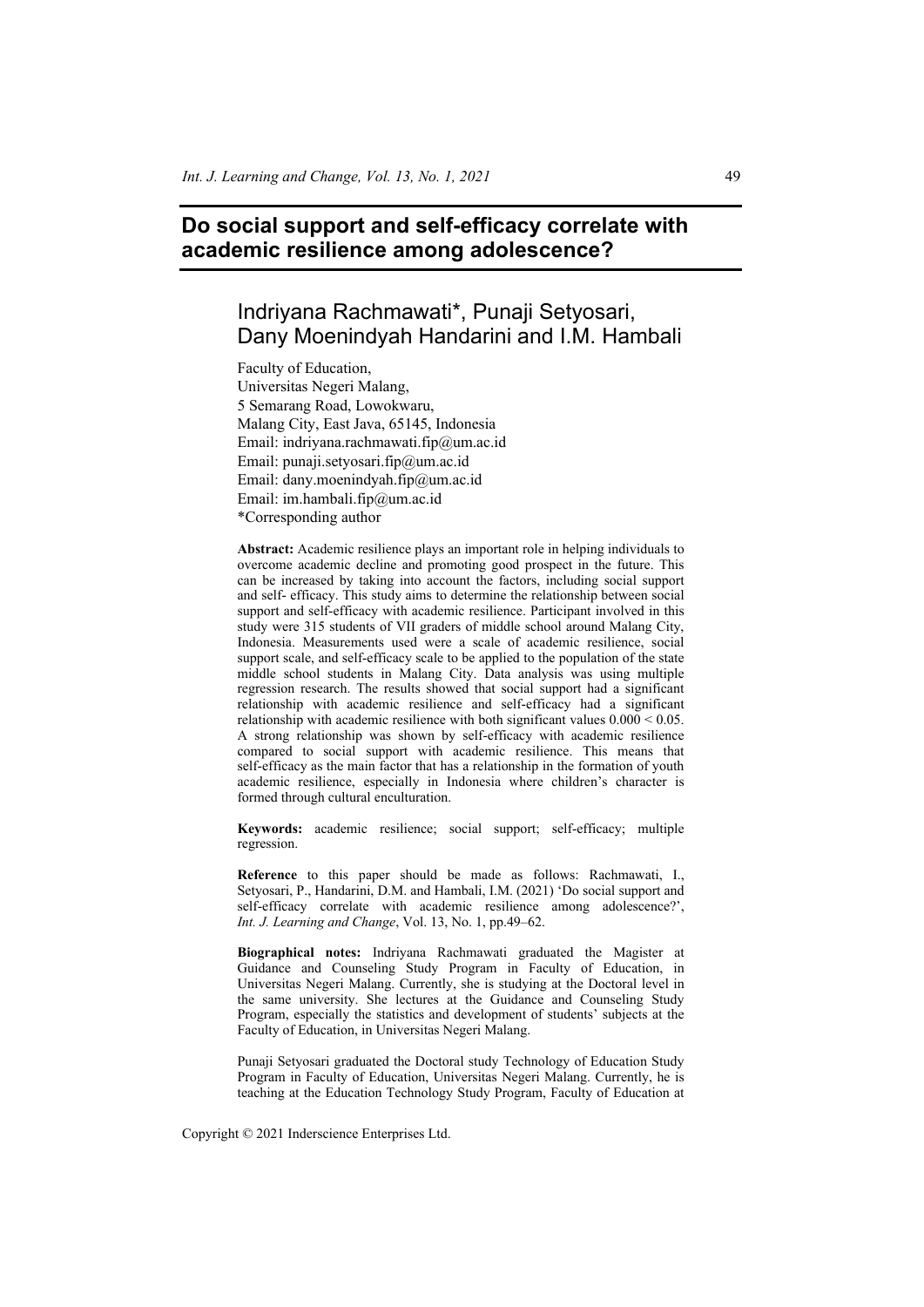#### 50 *I. Rachmawati et al.*

Universitas Negeri Malang. The subjects that he is teaching are theories and models in learning technology, also instructional media.

Dany Moenindyah Handarini graduated the Doctoral at Guidance and Counseling Study Program at Faculty of Education in Universitas Negeri Malang. Currently, she lectures at the Guidance and Counseling Study Program at the same university, especially in quantitative research and guidance and counselling for children with special needs.

I.M. Hambali graduated the Doctoral in Guidance and Counseling Study Program at Faculty of Education in Universitas Negeri Malang. Currently, he Lectures at the Guidance and Counseling Study Program, especially in quantitative research, inferential statistics, and descriptive statistics at the Faculty of Education, State University of Malang.

### **1 Introduction**

An important ability that students need to acquire to face the 21st-century competition is resilience. Tan et al. (2017) described that resilience becomes one competence for students at the 21st century. Student's needs resilience to encounter rapidly changing and developing in science and technology. Moreover, Everly et al. (2015) formulated that social support and self-efficacy influenced academic resilience. This urges us to further promote and to encourage student's academic resilience. In auditing, it used the correlation study and analysing the data with multiple regressions to describe the impact of social support and self-efficacy on academic resilience. Afterward, the research question, does exist the relationship between social support and self-efficacy on academic resilience? The following steps are explaining those factors.

### *1.1 Academic resilience*

Shastri (2013) explained that academic resilience is an important aspect within an individual to establish a positive relationship with the environment. It creates a fervent prospect and optimism in the future. Academic resilience is an individual's self-resilience in facing any event which can lead to a negative impact on the individual, but the individual is able to restore condition optimistically (Kantur and Iseri-Say, 2012).

When a certain individual acquires academic resilience, academic setback and shortcomings, self-destructive tendency, academic stress, and academic pressure could be effectively surmounted [Martin, (2002), p.36; Ahmed and Julius, 2015; Rajan et al., 2017; Wong, 2008]. Resilience, hence, takes an important role in the individual process of academic adjustment in an educational circumstance such as school (Lee et al., 2013; Wood et al., 2015). In terms of this notion, the essential factor to go further examining student's academic resilience. Initial research has confirmed that  $17\%$  (n = 55) of  $11-15$ years old students (research conducted to 139 male and 176 female students) relatively acquired low resilience, followed by 60% relatively acquired moderate resilience, and 23% of subjects acquired high resilience.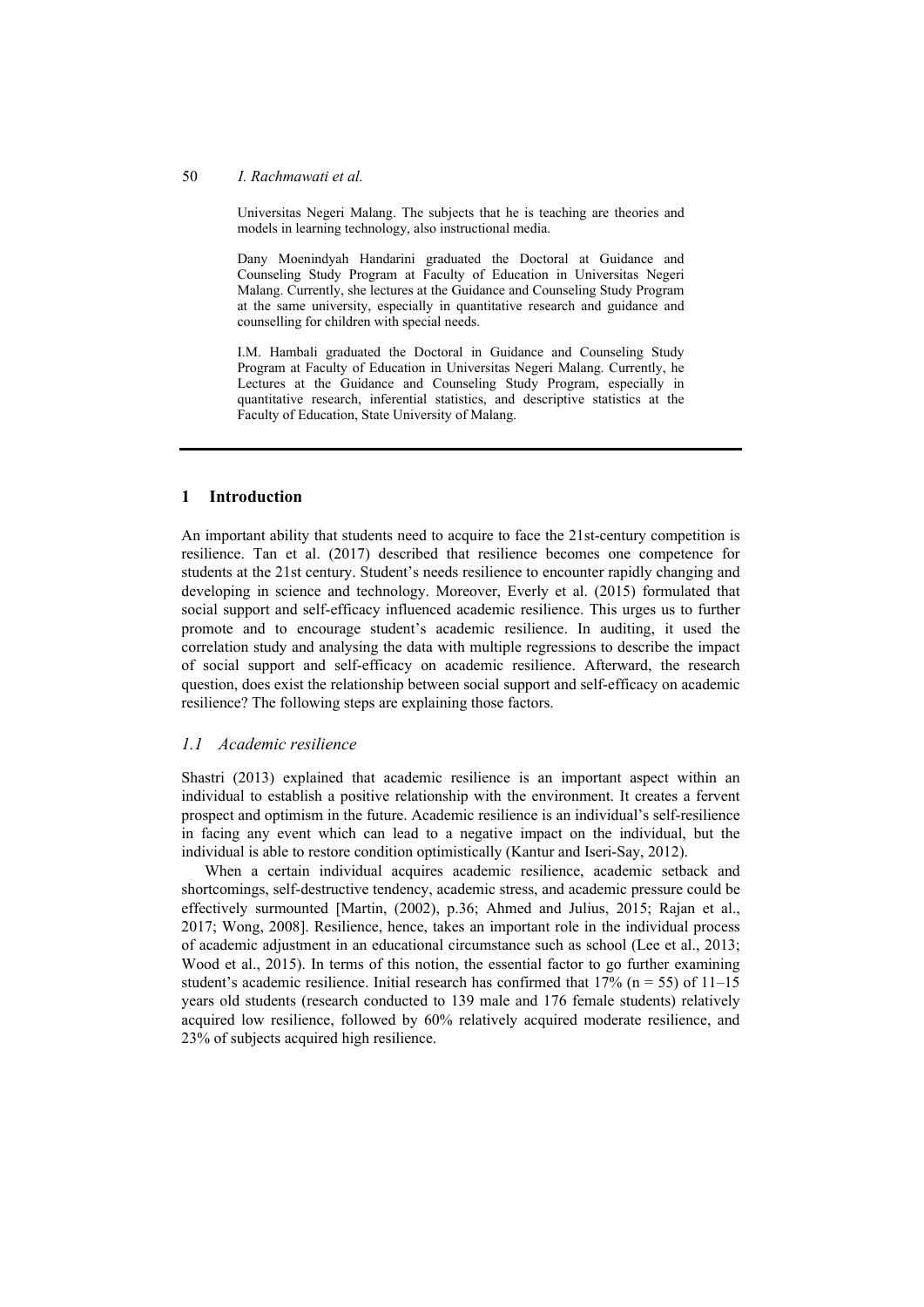#### *1.2 Social support*

Everly et al. (2015) confined five major factors in constructing resilience within the individual; optimism, assertiveness, ethical personality, tenacity, and interpersonal support (social support) acquired by the individual. Social support strongly contributed to an individual's construction of resilience. Bilgin and Tas (2018) described that respective research, claim 52% of influences are greatly contributed by social support. It means that social support takes a great influence on the individual's construction of academic resilience. Social support commonly acquired by an individual from his or her closest circumstance, for instance, parents. Furthermore, Indonesia is a country where character development system of the individual is promoted by enculturation process.

Enculturation is the process of maintaining ties with indigenous cultures within the family. It lays the foundation of identity in the family context (Hakim-Larson and Menna, 2016). Indeed, family identity can be different from the daily life of current teenagers. Current lives of teenagers are known as millennials. They prefer to do all the activities together with peers rather than with families. Simply, it because they feel more accepted when they get along with their peers. Additionally, the presence of the industrial revolution era 4.0 has established the presence of technology has surpassed traditional human life in ancient times. It causes values within the family was reduced and replaced by new values. Enculturation becomes a moderation of the relationship between the use of negative emotional words and depressive symptoms (Wong et al., 2009). This condition occurs because of the cultural differences received by individuals from the surrounding environment, thus causing them to feel depressed. The next important factor to examine is the students' self-efficacy.

#### *1.3 Self-efficacy*

Everly et al. (2015) described that self-efficacy became the beginning of the emergence of student resilience in academics. This indicates that self-efficacy is expected to have an influence on a student's academic resilience. In long-term impact, self-efficacy does not only help students overcome the problems experienced but also helps them in choosing a career in the future (Moma, 2014). This shows the importance of self-efficacy towards individual careers in the future, particularly in the academic field that demands individuals to accomplish the best performance. High academic demands can weaken an individual's academic resilience such as differences in tasks obtained by individuals after entering a certain level, ranging from elementary school to high school, which of course differs in the degree of difficulty. Then, a tight lecture schedule, a plan that is not in line with expectations, a low-grade point index, interpersonal and intrapersonal relationships, become an obstacle in increasing individual academic resilience (Amelia et al, 2014). Thus, social support is needed to help individuals determine to overcome academic pressure and self-efficacy to help them feel efficacy that they can overcome academic pressures with their abilities. Therefore, this study examines whether there is a relationship between social support and self-efficacy with academic resilience?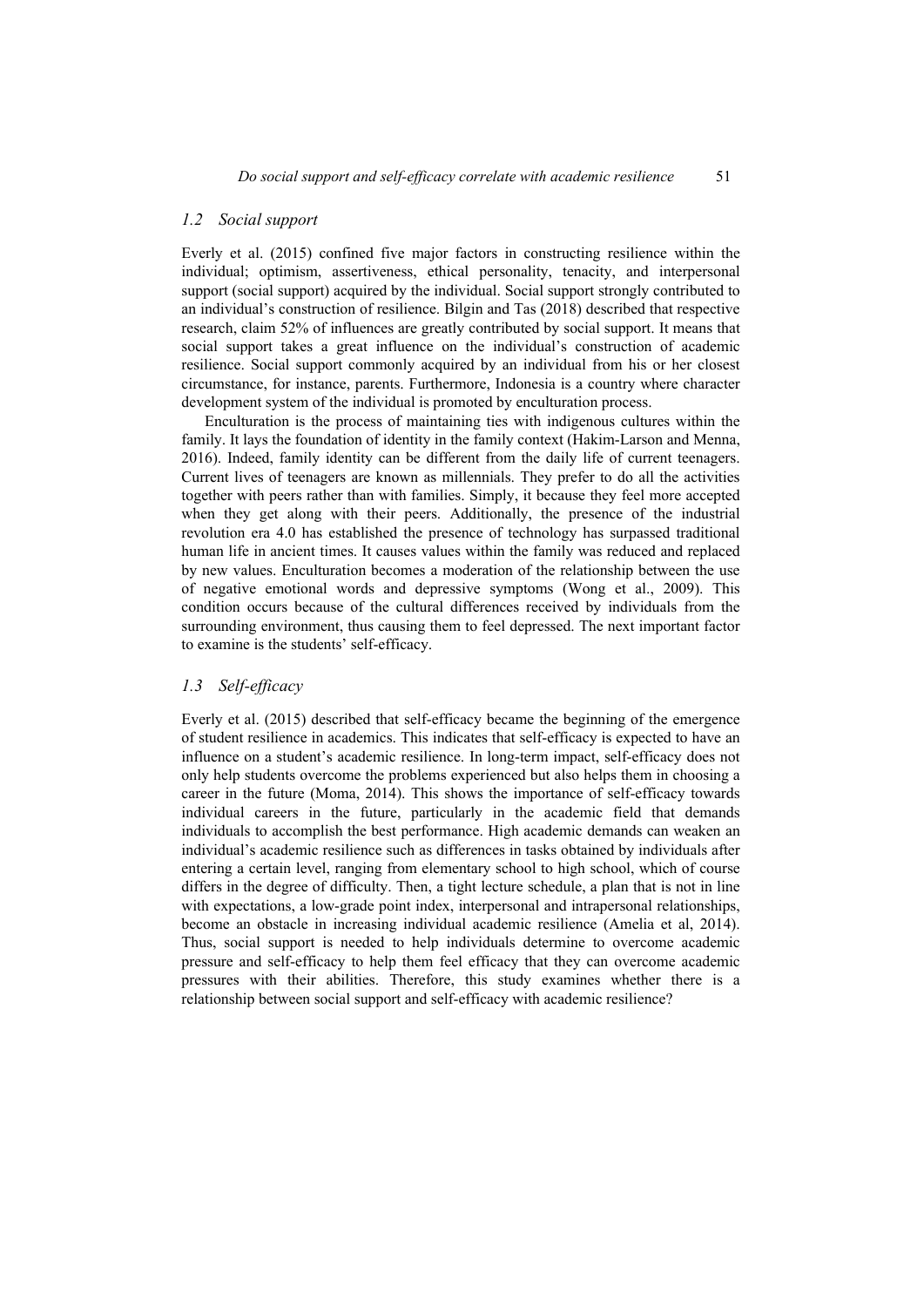# **2 Research method**

# *2.1 Method*

The method used in this study is correlation which aims to provide the understanding and predict about the phenomenon in the field by identifying the relationship between variables (Fraenkel et.al., 2012). The variables examined in this study were social support  $(X1)$  and self-efficacy  $(X2)$  towards academic resilience  $(Y1)$ . The research design used was a multiple regression to examine the relationship between social support and self-efficacy with academic resilience.

# *2.2 Sample*

The participants of this study were students of VII graders of Junior High School around Malang City, with a sample of 315 students. The sampling technique used stratified random sampling by dividing the schools in Malang into five sub-districts (Klojen, Blimbing, Lowokwaru, Sukun, and Kedungkandang districts). Then, in each sub-district, it was chosen by the schools to be included in this research. The selection was conducted randomly and finally selected for each class randomly from these schools. The study utilised the stratified random sampling to determine samples in the same proportion as those in the population, thus enabling representative (Fraenkel et al., 2012). Furthermore, the selected sample was measured using the scale of academic resilience, social support scale, and self-efficacy scale that had been tested for validity and reliability of data using alpha Cronbach calculations. Based on the results of calculations reliability, it shows that the scale of academic resilience  $(0.849 > 0.174)$ , social support  $(0.863 > 0.174)$ , and self-efficacy  $(0.872 \ge 0.174)$  are reliable as data collectors in the study. Meanwhile, the validity of each scales item, both social support, self-efficacy, and academic resilience shows that the average value above 0.83. It means that items on the scale, academic resilience, self-efficacy, and valid social support for use in research.

# *2.3 Data analysis*

The data analysis used in this regression was the stepwise method get the best model. This stepwise method aimed to enhance the best model. Obtaining the best model used periodical analysis to get high R2 (Wang and Chen, 2016). Furthermore, the analysis of this research data uses SPPS 24 Software.

# **3 Findings**

Findings on the relationship between social support and self-efficacy with academic resilience are indicated as follows.

Social support and self-efficacy are independent variables in this study which are given the symbol X1 for social support and X2 for self-efficacy, while academic resilience as the dependent variable in the study is given the symbol Y1.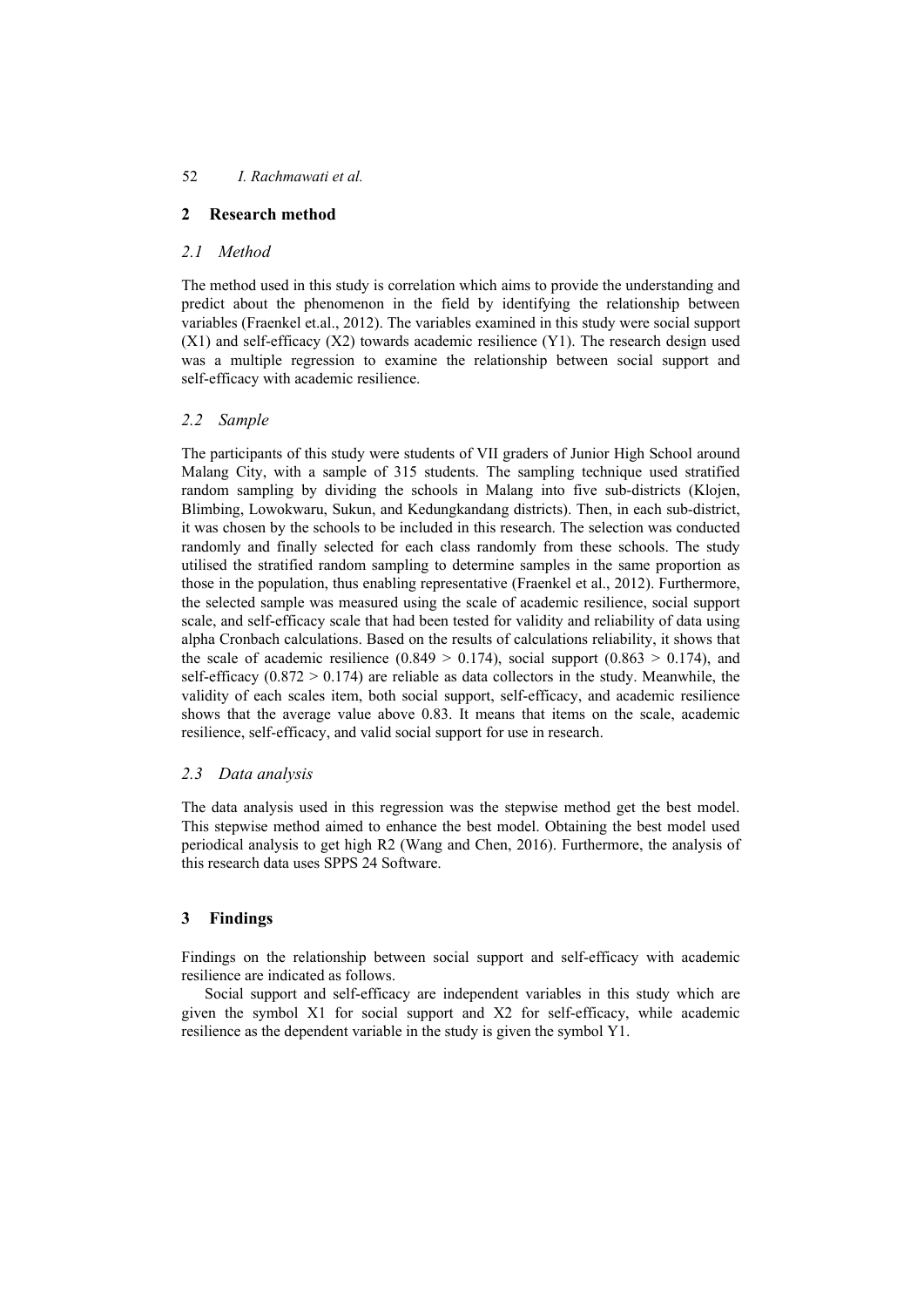

**Figure 1** Relationships between social support and self-efficacy with academic resilience

#### *3.1 Model summary*

The R number of 0.752 indicates that the correlation between academic resilience and social support and self-efficacy is strong. This result is strong because of  $> 0.5$  (Santoso, 2002). Furthermore, the R2 determination coefficient =  $0.565$  (56.5%) the academic resilience is explained by social support and self-efficacy. Meanwhile, the remainder is  $100\% - 56.5\% = 43.5\%$  explained by other factors which are not taken in this study.

Table 1 Model summary of dependent and independent variable relationship

| Adjusted R square<br>Model<br>R square<br>R | Model summary |  |  |  |                                |  |  |  |
|---------------------------------------------|---------------|--|--|--|--------------------------------|--|--|--|
|                                             |               |  |  |  | Std. the error of the estimate |  |  |  |
| 4.536<br>.562.<br>752 <sup>a</sup><br>.565. |               |  |  |  |                                |  |  |  |

Note: aPredictors: (constant), KD, DS.

#### *3.2 ANOVA*

Based on the ANOVA test the calculated F value  $= 202.826$  with a significance level of 0.000. The probability is  $\leq$  0.05, it means the regression model can be used to predict academic resilience. Further, it signifies that self-efficacy and social support simultaneously influences academic resilience.

**Table 2** Anova results of independent and dependent variable

|            |                | $ANOVA^a$ |             |         |                   |
|------------|----------------|-----------|-------------|---------|-------------------|
| Model      | Sum of squares | df        | Mean square |         | Sig.              |
| Regression | 8,346.785      |           | 4,173.392   | 202.826 | .000 <sup>b</sup> |
| Residual   | 6,419.786      | 312       | 20.576      |         |                   |
| Total      | 14,766.571     | 314       |             |         |                   |

Note: aDependent variable: RA and Bpredictors: (constant), KD, DS.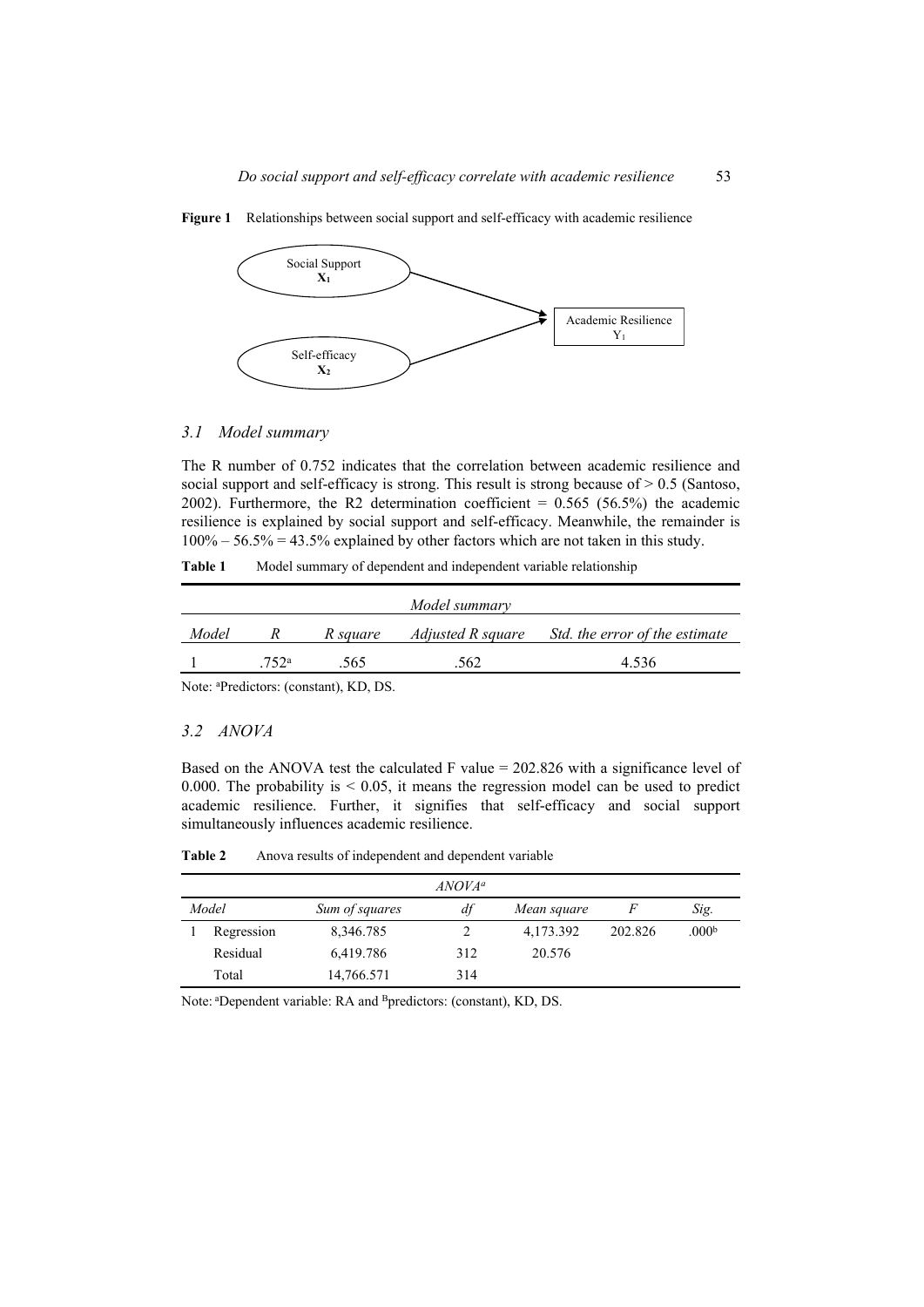## 54 *I. Rachmawati et al.*

## *3.3 Regression coefficient*

Equation of regression:

Academic resilience  $= 24.024 + 0.375$  social support  $+ 0.346$  self-efficiency

- 1 A constant of 24.024 states that if there is no social support or self-efficacy, the level of student academic resilience is 24.024.
- 2 Regression coefficient 0.396 shows that each increase in student social support will increase students' academic resilience by 0.396 for each increase.
- 3 The regression coefficient of 0.409 indicates that an increase in student self-efficacy will increase students' academic resilience by 0.409 for each increase.

| Coefficients <sup>a</sup> |            |                             |                   |                           |       |      |  |
|---------------------------|------------|-----------------------------|-------------------|---------------------------|-------|------|--|
| Model                     |            | Unstandardised coefficients |                   | Standardised coefficients |       |      |  |
|                           |            | R                           | <i>Std. error</i> | Beta                      |       | Sig. |  |
|                           | (Constant) | 24.024                      | 2.684             |                           | 8.950 | .000 |  |
|                           | DS         | .375                        | .053              | .396                      | 7.045 | .000 |  |
|                           | <b>KD</b>  | .346                        | .048              | .409                      | 7.279 | .000 |  |

**Table 3** Regression coefficients of independent and dependent variable

Note: aDependent variable: RA.

The t-test is used to test the significance of constants and each independent variable; social support and self-efficacy.

Hypothesis:

- H0 regression coefficient is not significant
- H1 significant regression coefficient.

Decision making for hypothesis testing is based on the probability value of the independent variable. If it  $\leq 0.05$  means H0 is rejected. The probability value for each variable of social support and self-efficacy  $= 0,000 < 0.05$ , so the independent variable has a significant influence on students' academic resilience. Thus, to increase students' academic resilience, counsellors can increase students' social support and self-efficacy.

## **4 Discussion**

The theory presented by Everly et al. (2015) confirming that interpersonal relations and self-efficacy influence the increase in student academic resilience is in line with the results of this study. The research applied to Middle School around Malang City students shows a relationship between social support and self-efficacy with academic resilience. As stated by Kantur and Iseri-Ray (2012), resilience is related to individual psychological conditions. It is about its resistance to dealing with situations that can be stressful or traumatic. In developing this academic resilience, adolescents need social support and self-efficacy to help them become more resilience individuals. Further, an explanation of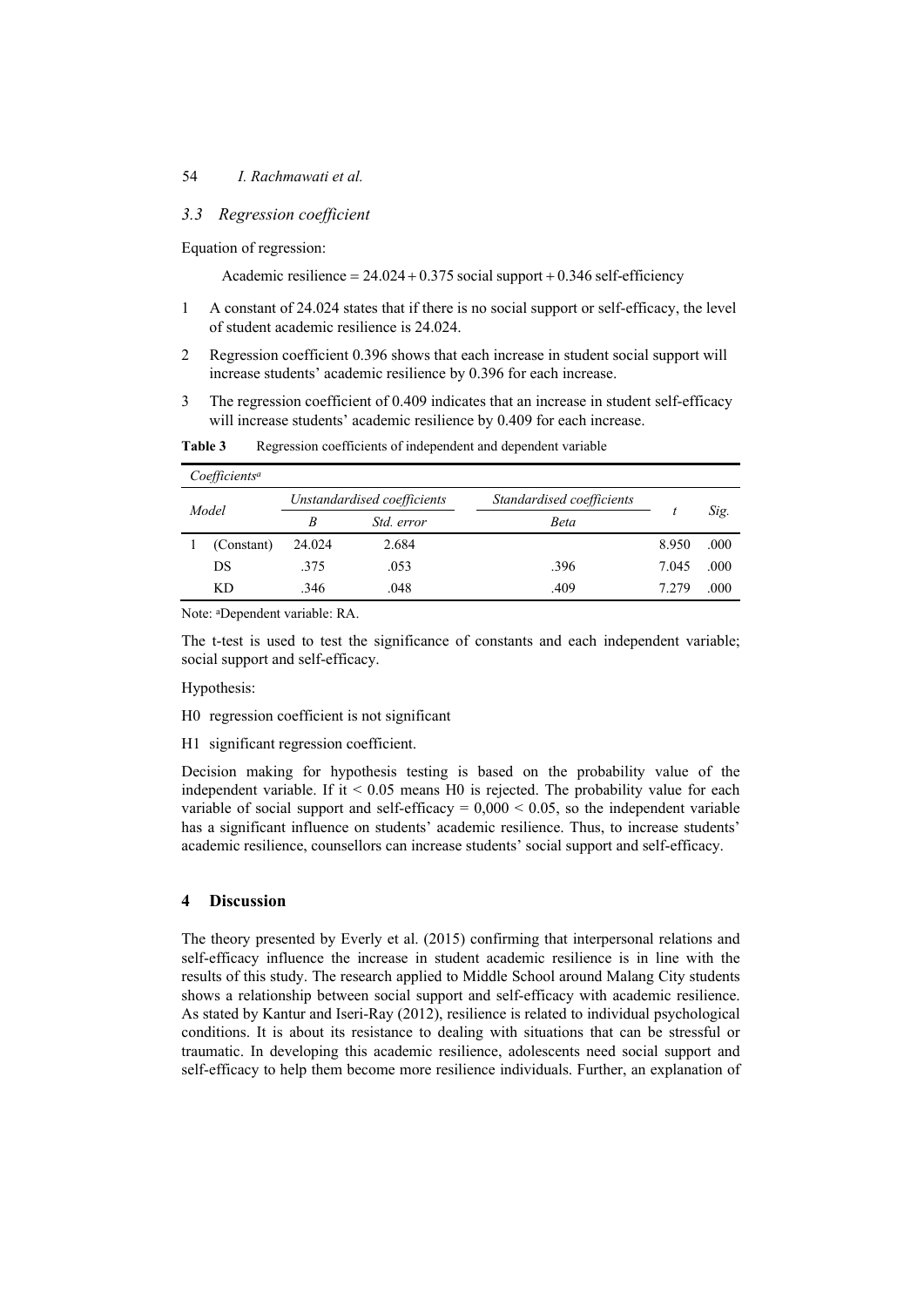the relationship between social support and self-efficacy with academic resilience was explained as follows.

#### *4.1 Social support correlation with academic resilience*

Social support is assistance that is available and accepted by individuals (Nirwan, 2013; Paul et al., 2014). This assistance can be obtained from parents, friends, and teachers. Assistance provided by parents is in the form of closeness, warmth, attachment, togetherness (Rose et al., 2013), how to manage difficult conditions in peer relations (Bussey and Bandura, 1999). Assistance provided by friends generally aims to provide support for stress, maintain members in a group, in order to show good behaviour in daily life (Dolan, 2008). The teacher provides support in the form of knowledge or cognitive, where cognitive as a type of other social support needed by individuals (Osseiran-Waines and Elmacian, 1994).

The significant influence between social support and academic resilience caused by the type, quality, availability, and needs of social support has an important role in helping individuals to adapt to their social environment (Gray et al., 2000; Abbott, 2009). A  $0.000 \leq 0.05$  probability value indicates a positive relationship between academic resilience and social support. This result is consistent with the research conducted by Kapikiran (2012), Gizir and Aydin (2009) and Kurian (2012). It means that students who have high social support have high academic resilience, and vice versa. Students who acquire less social support, whether from parents, friends, and teachers, will acquire less academic resilience. As expressed by Amelia et al. (2014) individuals who lack resilience are caused by unsatisfying interpersonal relationships. In the case of a tough adolescent, the individual will carry self-view which enables them to strengthen rather than weakening themselves. This is due to emotional support, information, and real support (Goldsmith, 2004) from people around the individuals.

Emotional support is given by parents in the form of closeness, affection, trust, and participation of personal experiences to children. The teacher provides attention, information disclosure, and assistance to overcome and deal with academic pressure. During social interaction with a peer, student commonly receives companionship, solidarity, and diversity. Rose et al. (2013) include that social support received by individuals was not immediately accepted directly from all sources, whether it comes from parents, teachers, or friends. This is a circular causality relationship, meaning that the compilation of individuals does not have to obtain social support from parents, so adolescents will seek social support from the teacher to obtain positive results, not to mention its correlation with academic resilience.

High demand from parents provokes academic stress to student since they are unable to adjust to academic demands. Consequently, it causes a lack of resilience in individuals (Riolli et al., 2012; Shrivastava and Desousa, 2016; Walton et al., 2013). Bharathi et al. (2015) expressed that forces come from parents is in the interest of high demand in which student is unable to bear with such condition. Accordingly, considerable anxiety within the student emerges. The emergence of anxiety within student leaves remarkable academic resilience within themselves and students' academic performance (Yumashev et al., 2018). Parents, particularly in Indonesia, commonly set high demand for their children. In point of fact, such high demands are set due to communal and kindship system within Indonesian family – enculturation plays a strong role in the family. It is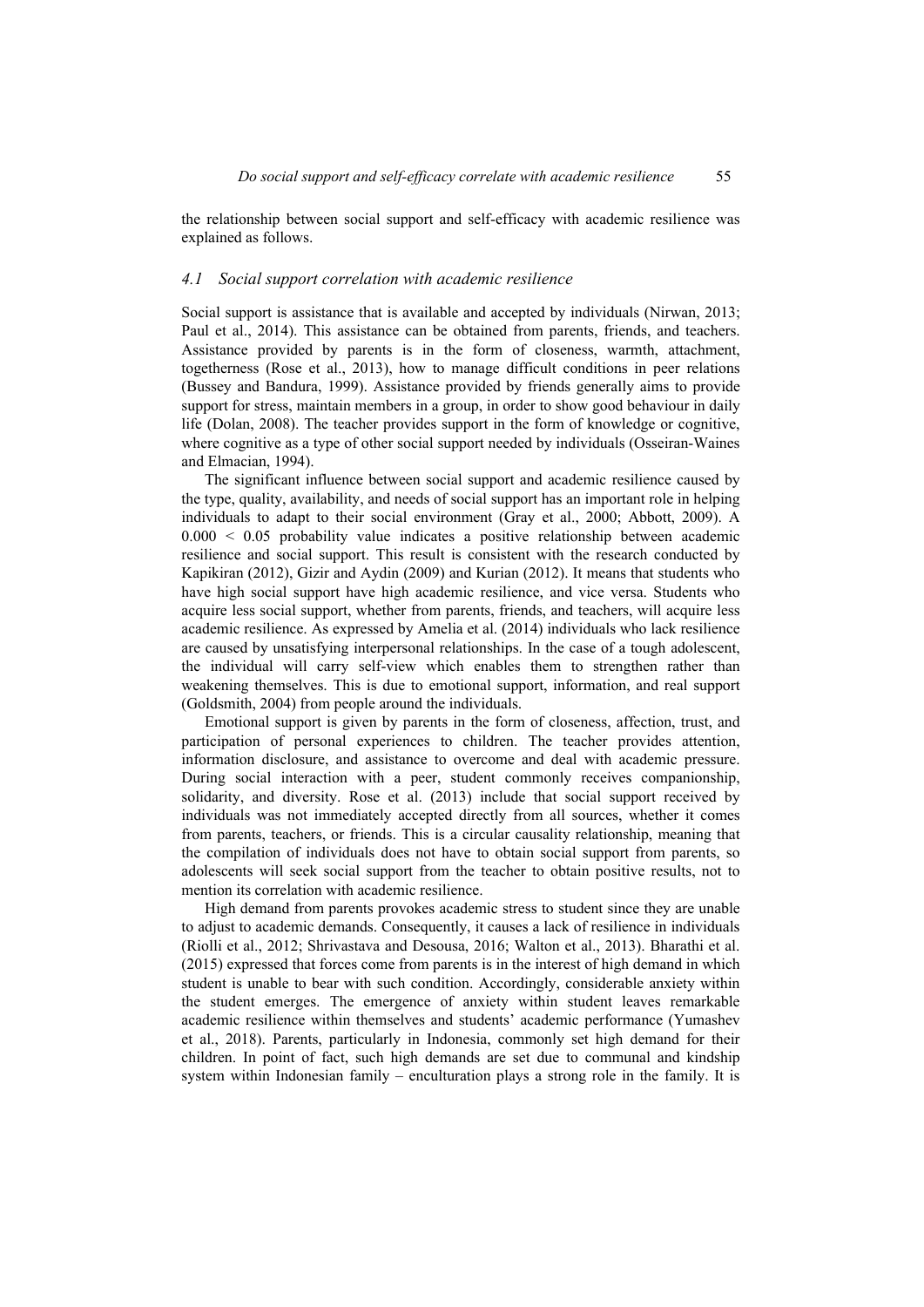common when parents inherit and pass down certain family-related culture, parents' standard of success, and family demand. When children are able to achieve parents' standard of success or more, children will be regarded as the proudest of parents. Though, when children fail to achieve parents' standard of success, regrettably they are considered unsuccessful. To a certain extent, it is not surprising that enculturation moderates the relationship between the use of negative emotional words and depressive symptoms (Wong et al., 2009) to such a degree it provokes academic resilience degradation.

Widiastuti (2017) states that the last education of parents, parents' income, influences children's career aspirations which are more realistic to make plans and strategies for the expected career achievement. That is individuals in determining achievement depend on their condition and their environment, in particular parents. Parents should be able to provide social support which is able to enhance individual academic motivation, through involvement in individual academic activities (Minimol and Angelina, 2015), liberating individuals from homework pressure and demands, planning for the future prospects (Dorsey et al., 1999), monitoring adolescent development (Cunningham and Swanson, 2010), thereby reducing burnout in academics, such as decreasing enthusiasm for doing assignments and dropping out of college (Rigg et al., 2013).

Observing from each indicator in academic resilience, an indicator of condition control, and management within the individual (41%) takes an imperative function in developing adolescent academic resilience if associated with social support. The ability to control and manage as part of individual cognitive, in which Cefai (2008) states that cognitive and social play an important role in developing resilience to help individuals succeed in facing adverse conditions. This is in line with the results of research that the ability of individuals to control themselves is needed to increase academic and social resilience into other factors that play an important role in increasing academic resilience, one of which needs to be formed and fostered by the family environment (Farahani et al., 2015).

It is also important to note that social support is important to reduce the level of anxiety that individuals bear (Connely and Hughes, 2010). It can be concluded that the family environment needs to provide good social support for adolescents to encourage them to control themselves when dealing with difficult situations in order to overcome the anxiety that arises from the situation.

### *4.2 Self-efficacy and academic resilience correlation*

This paper further endorses significant correlation between self-efficacy and academic resilience within the student. Self-efficacy and academic resilience of student correlate and it is confirmed by probability value obtained; it was  $0.000 \le 0.05$  and F count was 202.826. The number set forth that the higher student's self-efficacy, the higher academic resilience within students. What the authors discovered is in line with Martin's (2002). Martin (2002) has affirmed that student's academic resilience is promoted the moment student's self-efficacy to focus on learning process arose. As well, when a student feels motivated to learning, the student is able to manage to comprehend learning and reduce academic pressure. This shows that self-efficacy has a relationship with academic resilience because it makes individuals more motivated to learn and manage academic pressure.

Resilience consists of several aspects, as expressed by Ginsburg and Jablow (2006), namely trust and control. Trust relates to the beliefs persisted by the individual itself,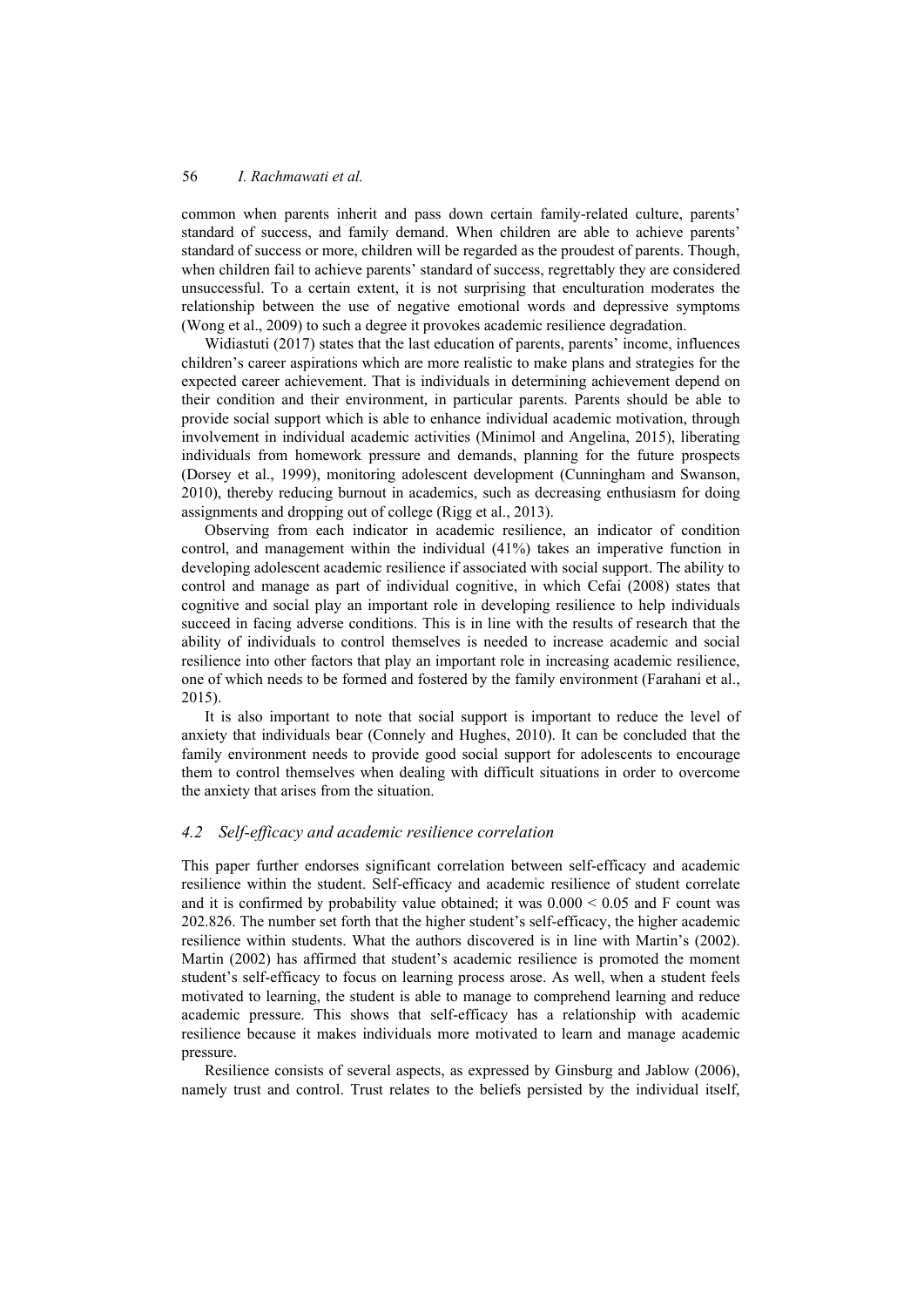related to the ability possessed to skilfully overcome situations that cause pressure. While control relates to awareness in the individual of his or her ability to control the results of the decisions and actions chosen and understand that they have the ability to recover. According to the aforementioned issue, self-efficacy serves as a major important element which requires to be possessed by the individual – individual need to believe in themselves. Thomas et al. (2009) stated that individuals who have high self-efficacy tend to be able to adjust well to the academic situation that provokes pressure.

As explained in the paragraph above, the inability of individuals to adjust to academic pressures will cause anxiety. Consequently, it is important for an individual to have academic resilience in order to be able to deal with any pressure which comes academic setting, whether it is a demand or any academic burden. Furthermore, an individual who acquires good academic resilience is considered able to manage the anxiety of academic burden. The finding of Ahmed and Julius (2015) formulated those individuals who have good academic resilience have a negative relationship with academic anxiety or stress.

Everly et al. (2015) argue that self-efficacy is the starting point for the emergence of resilience in individuals. This is evidenced by the value of t count of self-efficacy which is greater than the social support  $(7.279 \ge 7.045)$ . This means that self-efficacy is the main factor that is needed by individuals in forming academic resilience. Keye and Pidgeon (2013) included those self-efficacy acts as a protective factor to strengthen individual resilience. This is because self-efficacy will have an influence on motivation in individuals to gain success in the future. In addition, Bandura (1993, 1999), Bai et al. (2017) and Alfassi (2003) state that self-efficacy will have an impact on emotional reactions, individual mindset, motivation, and individual actions. Based on the results of these studies, it indicates that self-efficacy affects emotional reactions, thought patterns, motivations, and actions taken by individuals to face and master the challenges in their lives and individuals in order to achieve success.

One form of individual self-efficacy that can form academic resilience can be seen from students' perseverance in academics. Lee et al. (2013); Wood et al. (2015) confined that the relationship of self-efficacy with academic resilience lies in perseverance in attending lectures or classes. The results of this study indicate that persistence has an effect of 34.5% in the formation of student self-efficacy, after self-control. This means that perseverance is another aspect that is needed in shaping efficacy in students, making it more resilience to deal with academic pressure. Carpenter and Clayton (2014) include that individual activities, efforts made by individual, and resilience are influenced by their beliefs in abilities in themselves and this can also influence learning. This means that the more individuals believe in their abilities related to learning and the more diligent in learning they are. The individual will continue to improve his or her efforts to continue acquiring material comprehension in order to enable themselves to keep up with an academic issue.

Besides perseverance, self-efficacy also requires good self-control from the individual. Everall et al. (2006) found that self-control will direct individual actions to goals and are willing to take active steps to make changes. The results of the analysis of this study indicate that self-control contributes significantly to the self-efficacy of students with an R square value of 0.364 or 36%, meaning that it is in accordance with the opinion of Ginsburg and Jablow (2006) that self-control becomes one aspect of student academic resilience. Individuals who are able to control themselves will try to control the impulse that is not related to academic activities, able to accept academic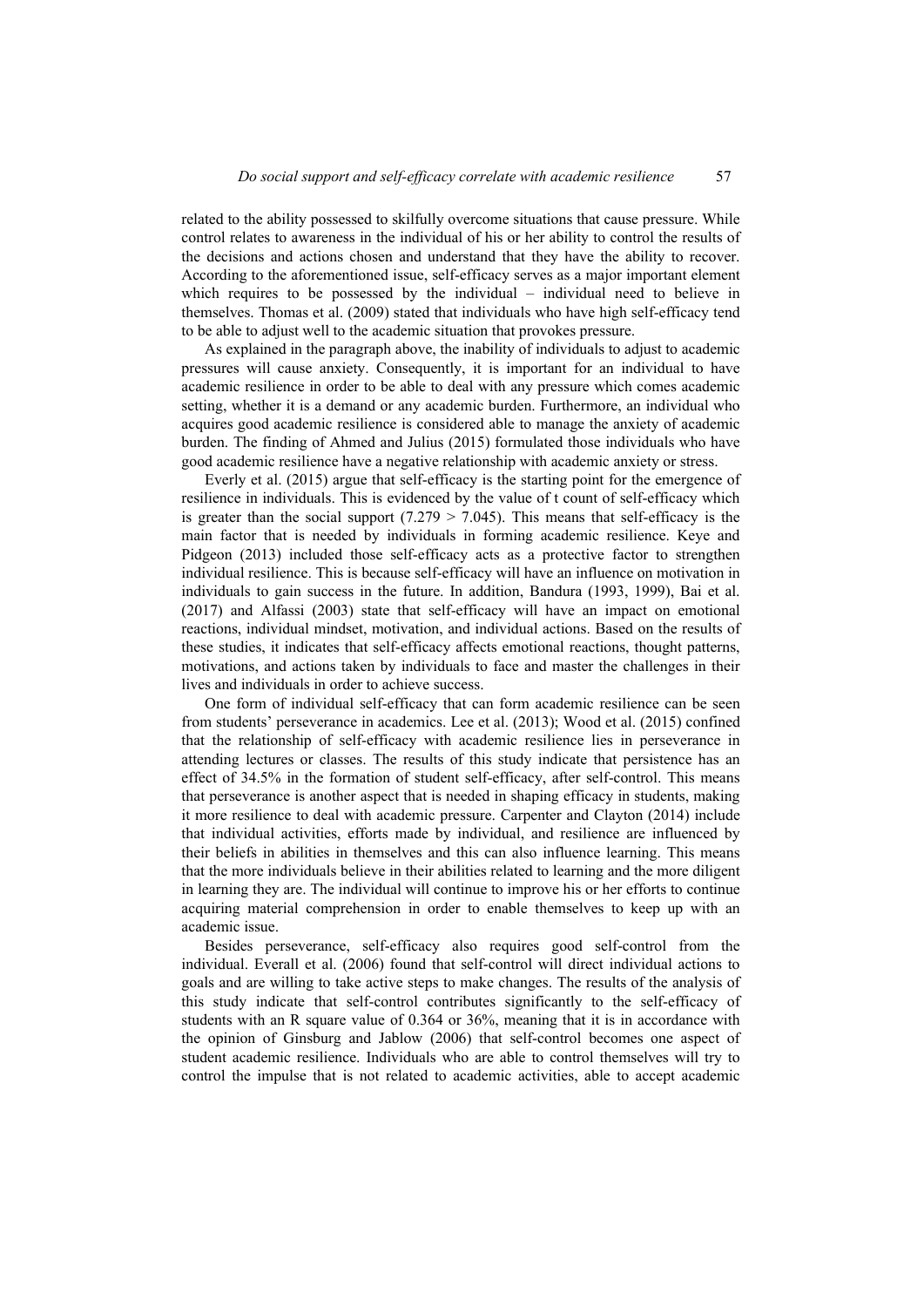values that are not in line with expectations and negotiate with themselves when faced with difficult situations. Thus, it is clear that positive self-efficacy is needed by individuals to increase academic resilience.

Individuals who have positive self-efficacy will increase academic resilience because they are able to deal with situations adaptively (Cassidy, 2015). This means that students who have positive self-efficacy are able to be adaptive to changes in the situation or academic conditions experienced. Narayanan and Onn (2016) include that students who have positive self-efficacy are able to ignore negative thoughts are able to handle situations that lead to academic stress, and Moma (2014) are able to choose a career in the future. Therefore, the results of this study further confirm that self-efficacy is another important factor for the formation of adolescent academic resilience that will support in his personal life and career choice in the future, such as determining an option for a further plan of studying.

In accordance with the aforementioned argument, therefore, self-efficacy denotes as the most important factor which school counsellors need to take into account to form student's academic resilience as well as encouraging positive social support to reinforce optimum student's academic resilience. Although according to the results of a study conducted by Bilgin and Tas (2018) that 52% of academic resilience is influenced by social support, the results of this study show different results. This can be caused by high expectations from parents who can influence adolescent self-efficacy. Therefore, parents should foster positive and realistic expectations in accordance with the abilities possessed by adolescents to produce good hopes in the future. As Shastri (2013) stated that good expectations in the future will help and promote students to develop academic resilience.

### *4.3 Research findings implication on guidance and counselling discipline*

School counsellors need to pay attention to important factors that influence the development of student academic resilience, through increasing social support and selfefficacy. This is because counsellors as professionals in the field of counselling have an important role to change the student's perspective in a more positive direction to nurture, guide and provide adolescent protection towards adulthood (American Psychological Association, 2002; Sink and MacDonald, 1998). Academic resilience is one part of positive psychology that focuses on the good potential that can be developed in the individual to help him overcome the problems or obstacles encountered in his life. Williams (2014), Sink and Stroh (2003), Mwangi et al. (2015) and Bryan (2005) added that counsellors need to provide assistance to individuals for the development of academic resilience, because it relates to accountability in the profession, and is able to improve student academic achievement.

The assistance provided by the school counsellor can be expressed in personal and social guidance and counselling program (Dahir and Stone, 2007). These opinions are the basis for counsellors to develop students' academic resilience in a personal and social within the scope of guidance and counselling program. Counsellors need to understand the needs of students in academics, particularly the pressures that will be experienced and encountered by students which eventually will lead to anxiety by providing interventions needed by students to achieve the expected developmental tasks. The development of academic resilience can be done by providing adequate social support and increasing student self-efficacy. The influence of these two variables, namely social support and self-efficacy, are simultaneously able to encourage students in increasing academic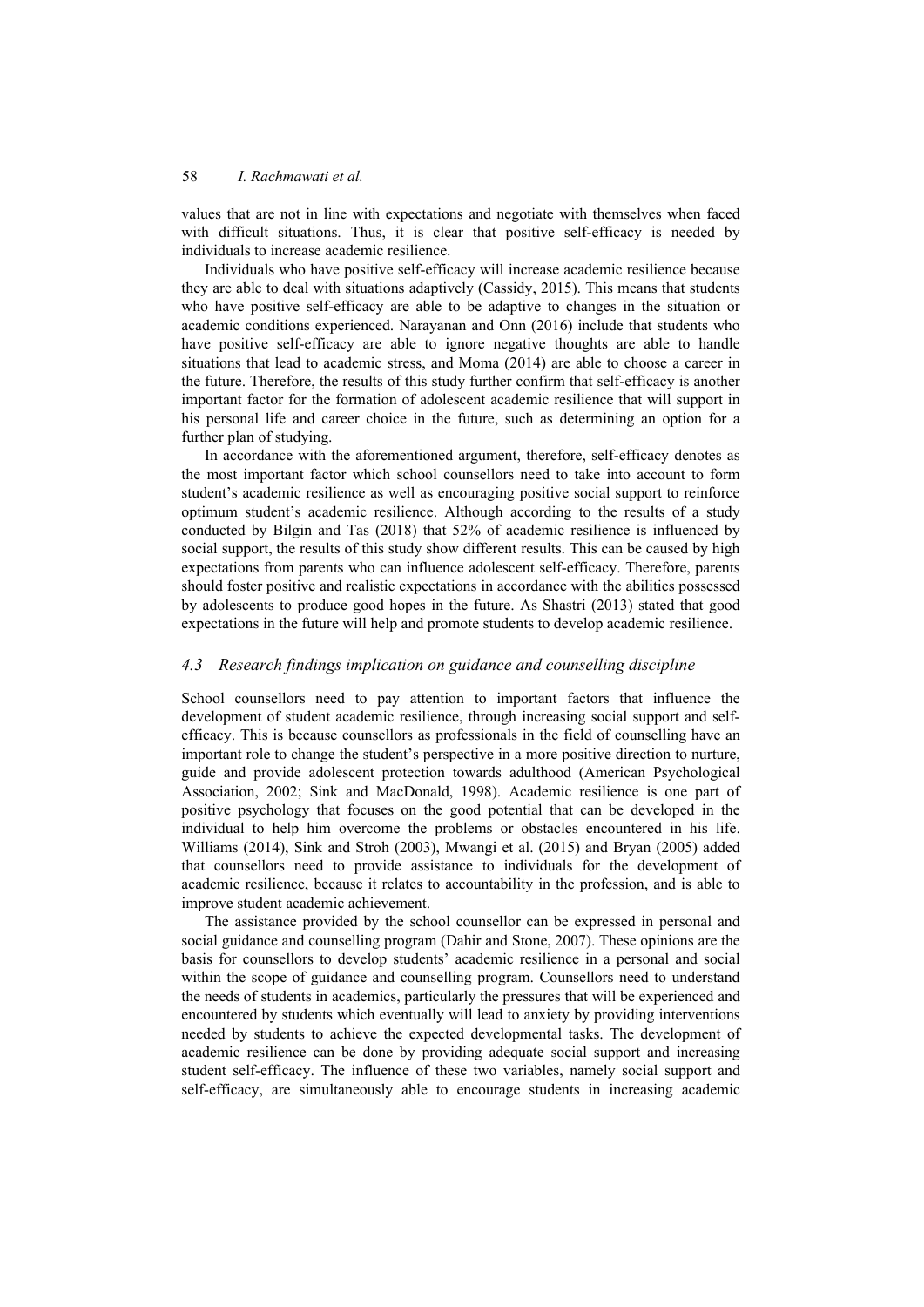resilience. Students, therefore, become more resilience individuals to deal with academic pressures experienced.

#### **5 Limitations of present study and suggestions for future research**

The limitations of this finding are in regard to the sample, especially in clustering steps. The samples were taken from the Junior high school in Malang City. Therefore, it finds the challenges of generalisation of data. The research conducted in Malang City developed the results of the research can only be generalised for junior high school students in Malang City. Future studies are expected to apply to a larger sample, such as in East Java. The sample may take from several regions. So the results of the study can be generalised for junior high school students in East Java.

The second limitation in this study is the influence the social support and self-efficacy variables that were 56.5%. It indicated other variables that influence academic resilience was 43.5%. It needs future studies to examine other variables to influence students' academic resilience. These variables are the socio-economic status of the family, parenting style, and education level of the parent that influence the enculturation of parents towards children. The data can be analysed by using other research methods, such as path analysis or structural equation model to obtain significant results.

#### **6 Conclusions**

This study examines the relationship between social support and self-efficacy with student's academic resilience. The findings confirmed that social support and self-efficacy simultaneously influenced student's academic resilience. Social support has a significant relationship with academic resilience. Self-efficacy has a significant relationship with academic resilience. Meanwhile, the self-efficacy has a strong influence and significant on student's academic resilience then social support even though in the enculturation of Indonesian culture. This research is important because self-efficacy influenced student emotion, paradigm, and motivation and personal behaviour to encounter future challenges. Over more, social support influenced positive expectation to elevate academic resilience. This finding can be implemented by school counsellors to increase social support and self-efficacy in providing intervention to students for increasing academic resilience.

#### **References**

- Abbott, S. (2009) 'Social capital and health: the problematic roles of social networks and social surveys', *Health Sociology Review*, Vol. 18, No. 3, pp.297–306.
- Ahmed, Z. and Julius, S.H. (2015) 'Academic performance, resilience, depression, anxiety, and stress among women college students', *Indian Journal of Positive Psychology*, Vol. 6, No. 4, p.367.
- Alfassi, M. (2003) 'Promoting the will and skill of students at academic risk: an evaluation of an instructional design geared to foster achievement, self-efficacy and motivation', *Journal of Instructional Psychology*, Vol. 30, No. 1, p.28.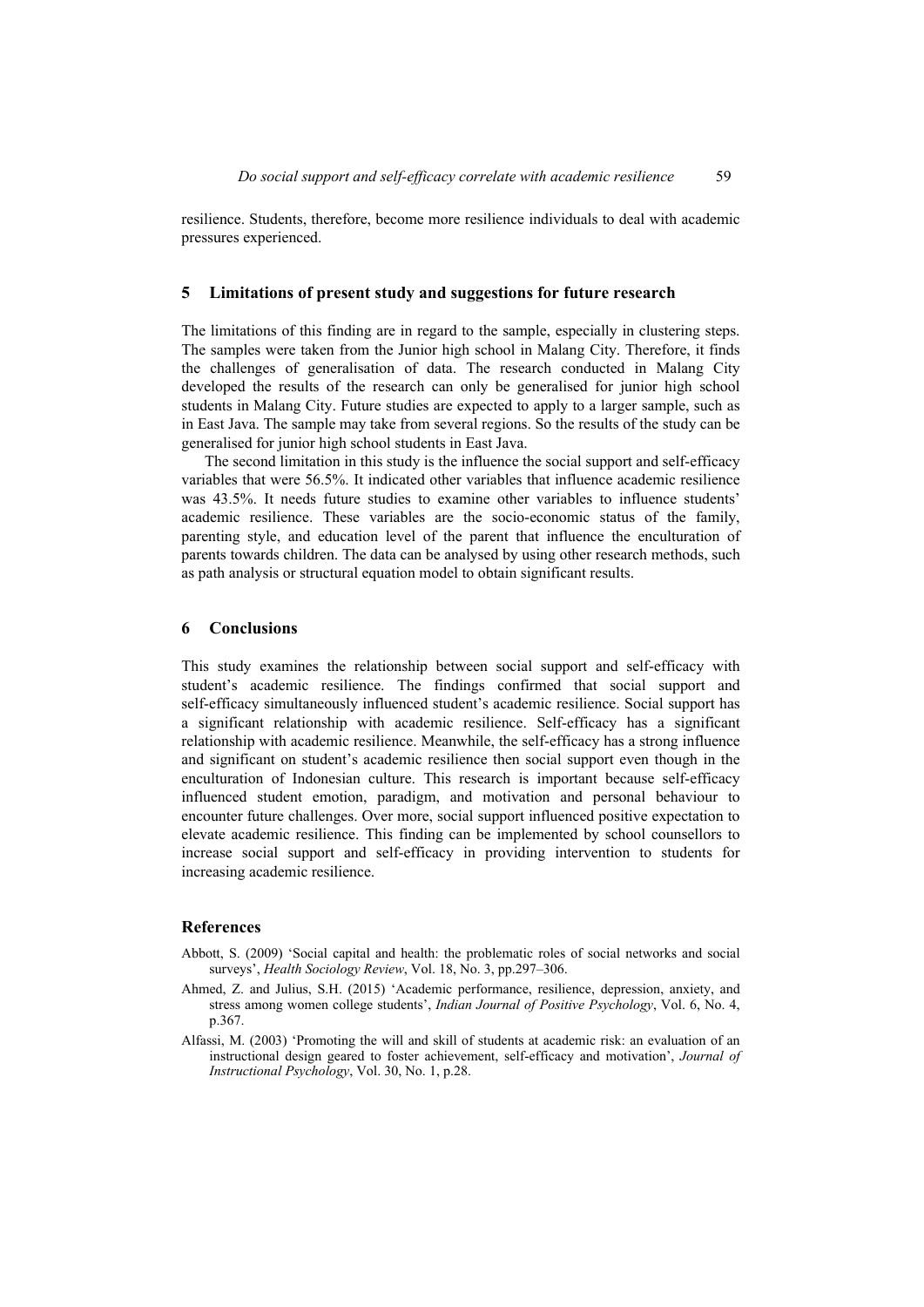- Amelia, S., Asni, E. and Daviq C. (2014) 'Gambaran ketangguhan diri (resiliensi) pada mahasiswa tahun pertama Fakultas Kedokteran Universitas Riau', *Jom FK*, Vol. 1, No. 2, pp.1–9.
- American Psychological Association (2002) *Developing Adolescent: A Reference for Professionals*, American Psychological Association, USA.
- Bai, K., Kohli, S. and Malik, A. (2017) 'Self-efficacy and hope as predictors of mental health', *Indian Journal of Positive Psychology*, Vol. 8, No. 4, pp.631–635.
- Bandura, A. (1993) 'Perceived self-efficacy in cognitive development and functioning', *Educational Psychologist*, Vol. 28, No. 2, pp.117–148.
- Bandura, A. (1999) 'Exercise of personal and collective efficacy in changing societies', in Bandura, D.A. (Ed.): *Self-Efficacy in Changing Societies*, pp.1–45, Cambridge University Press, Cambridge.
- Bharathi, A.V., Sasikala, S., Nandhitha, E. and Karunanidhi, S. (2015) 'Optimism, self-esteem and social support among students with high and low test anxiety', *Journal of Psychosocial Research*, Vol. 10, No. 1 [online] https://www.questia.com/library/journal/1P3- 3769574971/optimism-self-esteem-and-social-support-among-students (accessed 2 February 2019).
- Bilgin, O. and Tas, I. (2018) 'Effects of perceived social support and psychological resilience on social media addiction among university students', *Universal Journal of Educational Research*, Vol. 6, No. 4, pp.751–758.
- Bryan, J. (2005) 'Fostering educational resilience and achievement in urban schools through school-family-community partnerships', *Professional School Counseling*, Vol. 8, No. 3, pp.219–227.
- Bussey, K. and Bandura, A. (1999) 'Social cognitive theory of gender development and differentiation', *Psychological Review*, Vol. 106, No. 4, pp.676–713.
- Carpenter, D.M. and Clayton, G. (2014) 'Measuring the relationship between self-efficacy and Ma Th performance among first-generation college-bound middle school students', *Middle Grades Research Journal*, Vol. 9, No. 2, pp.109–126.
- Cassidy, S. (2015) 'Resilience building in students: the role of academic self-efficacy', *Frontiers in Psychology*, Vol. 6, pp.1–14 [online] file:///C:/Users/Sony/Downloads/fpsyg-06-01781.pdf (accessed 2 February 2019).
- Cefai, C. (2008) 'Promoting resilience in the classroom: a guide to developing pupils', *Emotional and Cognitive Skills*, Jessica Kingsley Publishers, UK.
- Connely, S. and Hughes, B.M. (2010) 'Test anxiety and sensitivity to social support among college students: effects on salivary cortisol', *Cognitive, Brain, Behavior: An Interdisciplinary Journal*, Vol. 14, No. 4, pp.295–310.
- Cunningham, M. and Swanson, D.P. (2010) 'Educational resilience in African American adolescents', *The Journal of Negro Education*, Vol. 79, No. 4, pp.473–487.
- Dahir, C.A. and Stone, C.B. (2007) *School Counseling at the Crossroads of Change*, American Counseling Association, Alexandria, VA.
- Dolan, P. (2008) 'Social support, social justice, and social capital: a tentative theoretical triad for community development', *Journal of the Community Development Society*, Vol. 39, No. 1, pp.112–119.
- Dorsey, S., Klein, K. and Forehand, R. (1999) 'Parenting self-efficacy of HIV-infected mothers: the role of social support', *Journal of Marriage and Family*, Vol. 61, No. 2, pp.295–305.
- Everall, R.D., Altrows, K.J. and Barbara, L.P. (2006) 'Creating a future: a study of resilience in suicidal female adolescents', *Journal of Counseling and Development: JCD*, Vol. 84, No. 4, pp.461–470.
- Everly, G.S., Strouse, D.A. and McCormack, D.K. (2015) *Develop The Resilience You Need to Succeed*, American Management Association, New York.
- Farahani, F., Ahmadi, N. and Rajati, F. (2015) 'Resilience and handicap in deaf', *Iranian Journal of Public Health*, Vol. 44, No. 9, p.1308.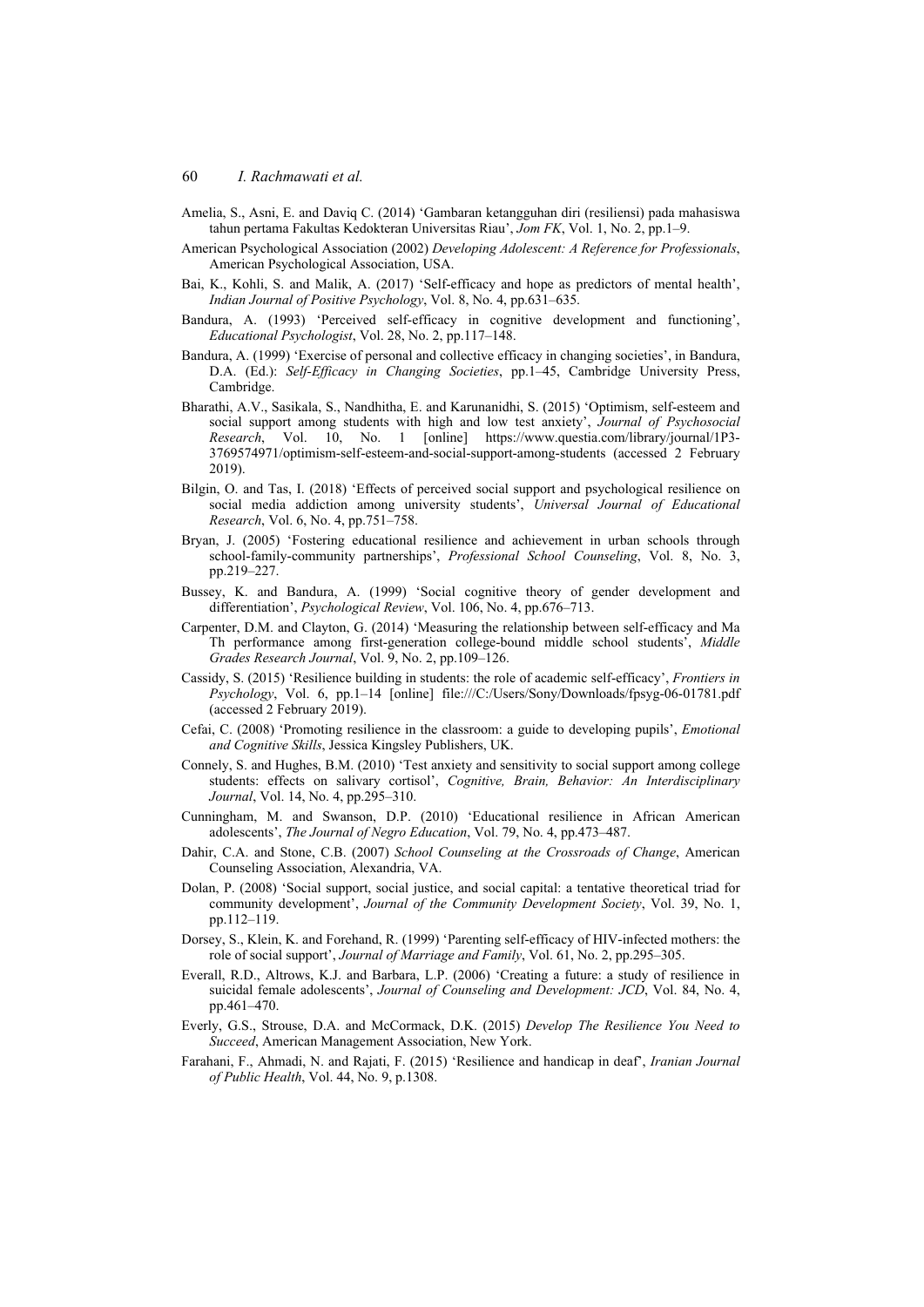- Fraenkel, J.R., Wallen, N.E. and Helen, H.H. (2012) *How to Design and Evaluate Research in Education*, 8th ed., McGraw-Hill Companies, Inc., New York.
- Ginsburg, K.R. and Jablow, M.M. (2006) *A Parent's Guide to Building Resilience in Children and Teens: Giving Your Child Roots and Wings*, American Academy of Pediatrics, USA.
- Gizir, C.A. and Aydin, G. (2009) 'Protective factors contributing to the academic resilience of students living in poverty in Turkey', *Professional School Counseling*, Vol. 13, No. 1, pp.38–49.
- Goldsmith, D.J. (2004) *Communicating Social Support*, Cambridge University Press, USA.
- Gray, N.S., Amankwaa, L.C. and Deborah I.F. (2000) 'Social support and postpartum African American Women', *ABNF Journal*, Vol. 11, No. 3, p.64.
- Hakim-Larson, J. and Menna, R. (2016) 'Acculturation and enculturation: ethnic identity socialisation processes', Dalam Hand, in *Handbook of Arab American Psychology*, pp.34–47.
- Kantur, D. and Iseri-Say, A. (2012) 'Organizational resilience: a conceptual integrative framework', *Journal of Management and Organization*, Vol. 18, No. 6, pp.762–773.
- Kapikiran, S. (2012) 'Validity and reliability of the academic resilience scale in Turkish high school', *Education*, Vol. 132, No. 3, pp.474–483.
- Keye, M.D. and Pidgeon, A.M. (2013) 'An investigation of the relationship between resilience, mindfulness, and academic self-efficacy', *Journal of Social Sciences*, Vol. 1, No. 6, pp.1–4.
- Kurian, N. (2012) 'Impact of resilience and role model influence on academic achievement of low socio-economic status adolescent students', *Indian Journal of Positive Psychology*, Vol. 3, No. 3, p.250.
- Lee, J.H., Nam, S.K., Kim, A-R., Kim, B., Lee, M.Y. and Lee, S.M. (2013) 'Resilience: a meta-analytic approach', *Journal of Counseling and Development: JCD*, Vol. 91, No. 3, pp.269–279.
- Martin, A. (2002) 'Motivation and academic resilience: developing a model for student enhancement', *Australian Journal of Education*, Vol. 46, No. 1, pp.34–49.
- Minimol, K.T. and Angelina, J.M. (2015) 'Teenagers' perception of social network sites in relation to academic motivation and interpersonal relationships: a focus group approach', *Indian Journal of Positive Psychology*, Vol. 6, No. 1, p.93.
- Moma, L. (2014) 'Peningkatan self-efficacy matematis Siswa SMP melalui pembelajaran generatif', *Cakrawala Pendidikan*, Vol. 38, No. 3, pp.434–444.
- Mwangi, C.N., Okatcha, F.M., Kinai, T.K. and Ireri, A.M. (2015) 'Relationship between academic resilience and academic achievement among secondary school students in Kiambu County, Kenya', *International Journal of School and Cognitive Psychology*, Vol. S2, No. 3, pp.1–5.
- Narayanan, S.S. and Onn, A.C.W. (2016) 'The influence of perceived social support and self-efficacy on resilience among first year Malaysian students', *Kajian Malaysia*, Vol. 34, No. 2, pp.1–23.
- Nirwan, V.S. (2013) 'Social support in migrated people', *Indian Journal of Positive Psychology*, Vol. 4, No. 2 [online] https://www.questia.com/library/journal/1P3-3467383351/socialsupport-in-migrated-people (accessed 2 February 2019).
- Osseiran-Waines, N. and Elmacian, S. (1994). Types of Social Support: Relation to Stress and Academic Achievement among Prospective Teachers. Canadian Journal of Behavioural Science, 26(1), 1.
- Paul, H., Subalukshmi, S.S.S. and Vyjayanthi, M. (2014) 'Resilience, academic motivation and social support among college students', *Indian Journal of Positive Psychology*, Vol. 5, No. 4, p.430.
- Rajan, S.K., Harifa, P.R. and Pienyu, R. (2017) 'Academic resilience, locus of control, academic engagement and self-efficacy among the school children', *Indian Journal of Positive Psychology*, Vol. 8, No. 4 [online] https://www.questia.com/library/journal/1P4- 1986571123/academic-resilience-locus-of-control-academic-engagement (accessed 2 February 2019).